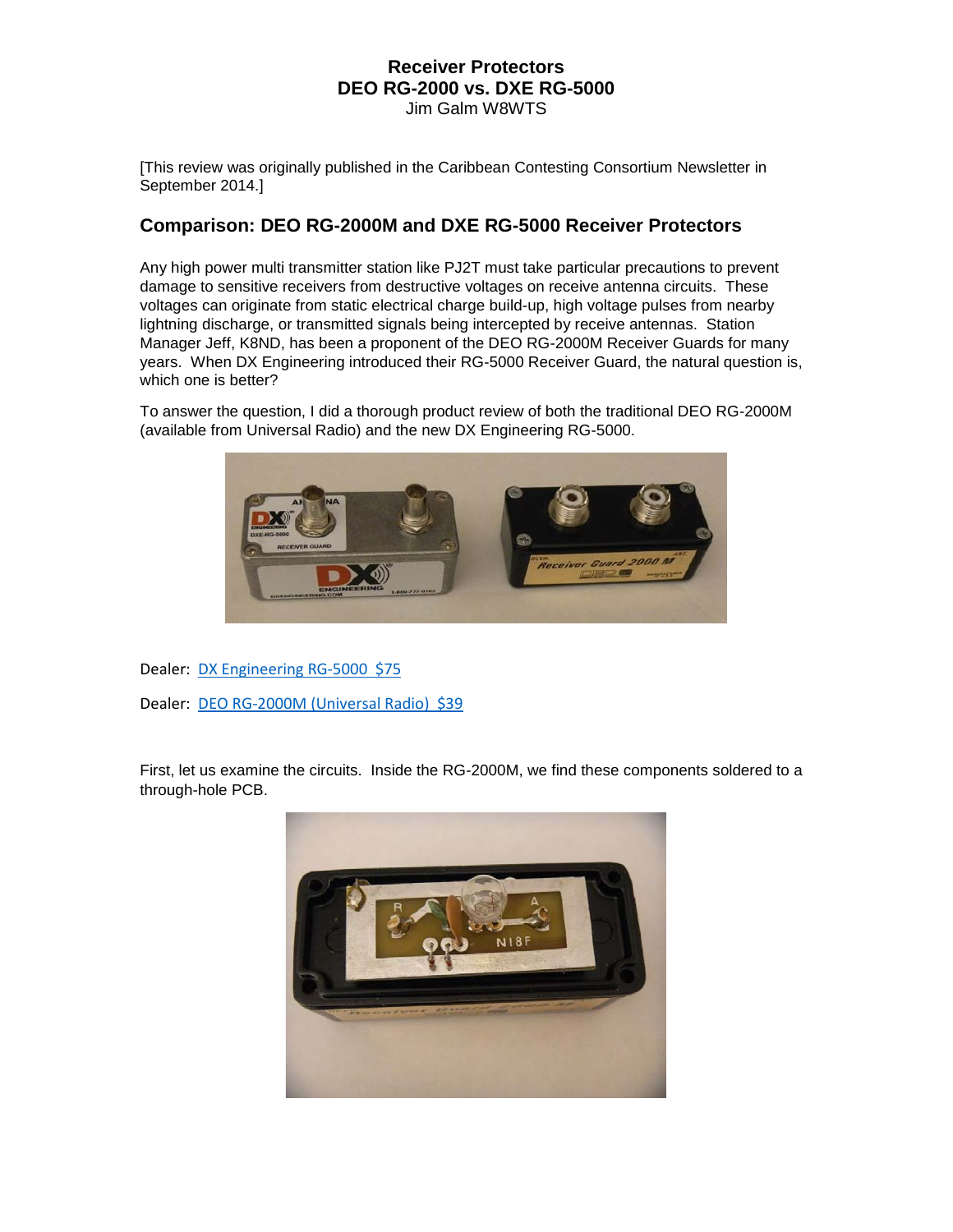I was able to identify all of the parts in the RG-2000M. The RG-2000M circuit schematic is shown below.



The RG-2000M uses a 6.3 V light bulb as the primary protective element. The idea is that as the tungsten filament heats from current flow, the resistance increases. Increasing resistance reduces the current flow, hopefully reaching a stable operating point where the resistance and current balance each other. This is the principle upon which all incandescent lamps operate. If that were not the case, light bulb filaments would simply vaporize when a voltage source is connected.

The light bulb is followed by a diode clipper that is capacitively coupled to the antenna circuit. Only AC voltage will reach the diodes, since the coupling capacitor will block any DC voltage. Another coupling capacitor connects the lamp and diode clipper to the receiver input. This is important, since static charge buildup on the antenna can reach amazingly high voltages. C2 prevents the receiver input from being exposed to the potentially very voltage from static charge buildup.

There are three main deficiencies in this circuit. First, the lamp has a very slow time constant due to the relatively high thermal mass of the lamp filament. By the time that the lamp filament resistance increases to a significant level, it might be too late to save the receiver. Second, there is no means to discharge high DC voltage due to static charge buildup. Should the DC input voltage rise to a high level, the only mechanism to discharge it is for one of the capacitors to break down. If C1 shorts first, no signals will get to the receiver. If C2 shorts first, the receiver is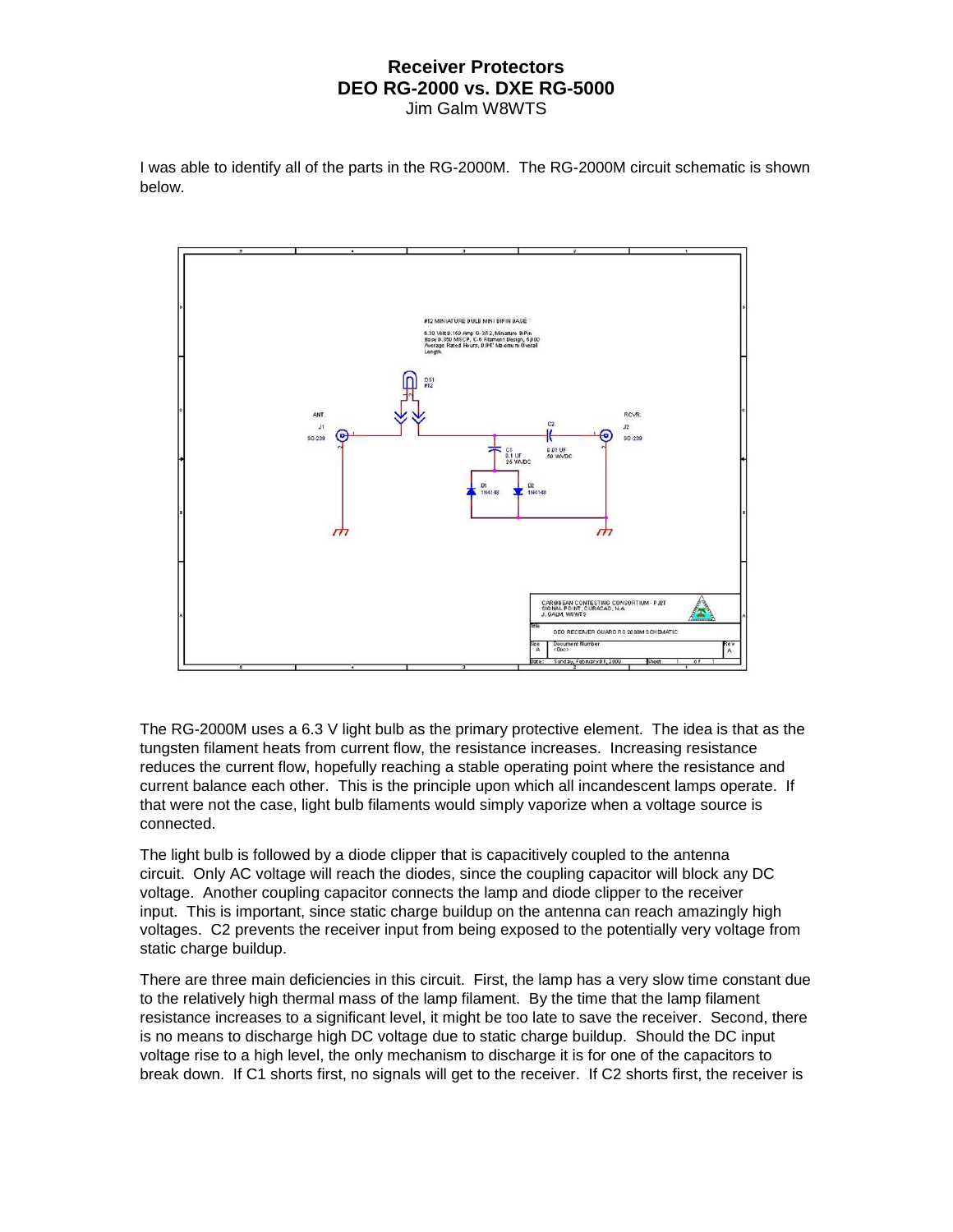toast. Finally, the diodes will begin to clip at about 1.4 V P-P, which is only 6 dBm. This could cause some non-linear products to be created, spoiling the linearity of the receiver.

Next up the new DX Engineering RG-5000, shown below.



I was able to identify all of the parts in the RG-5000 except for the white, six pin gull wing surface mount device marked U1. The top of the package was filed off, removing all traces of the part markings. The RG-5000 circuit is as follows.



GD1 is a gas filled discharge tube. It is manufactured by Littlefuse, and is designed to change from insulating to conducting state when the terminal voltage rises about 90 V. Below 90 V, GD1 presents a very high resistance (several megohms) and a few picofarad of capacitance. The gas filling in discharge tubes at this voltage range is usually a mixture of Helium, Argon and Neon. When the electric field density across the gas mixture reaches a critical point, Townsend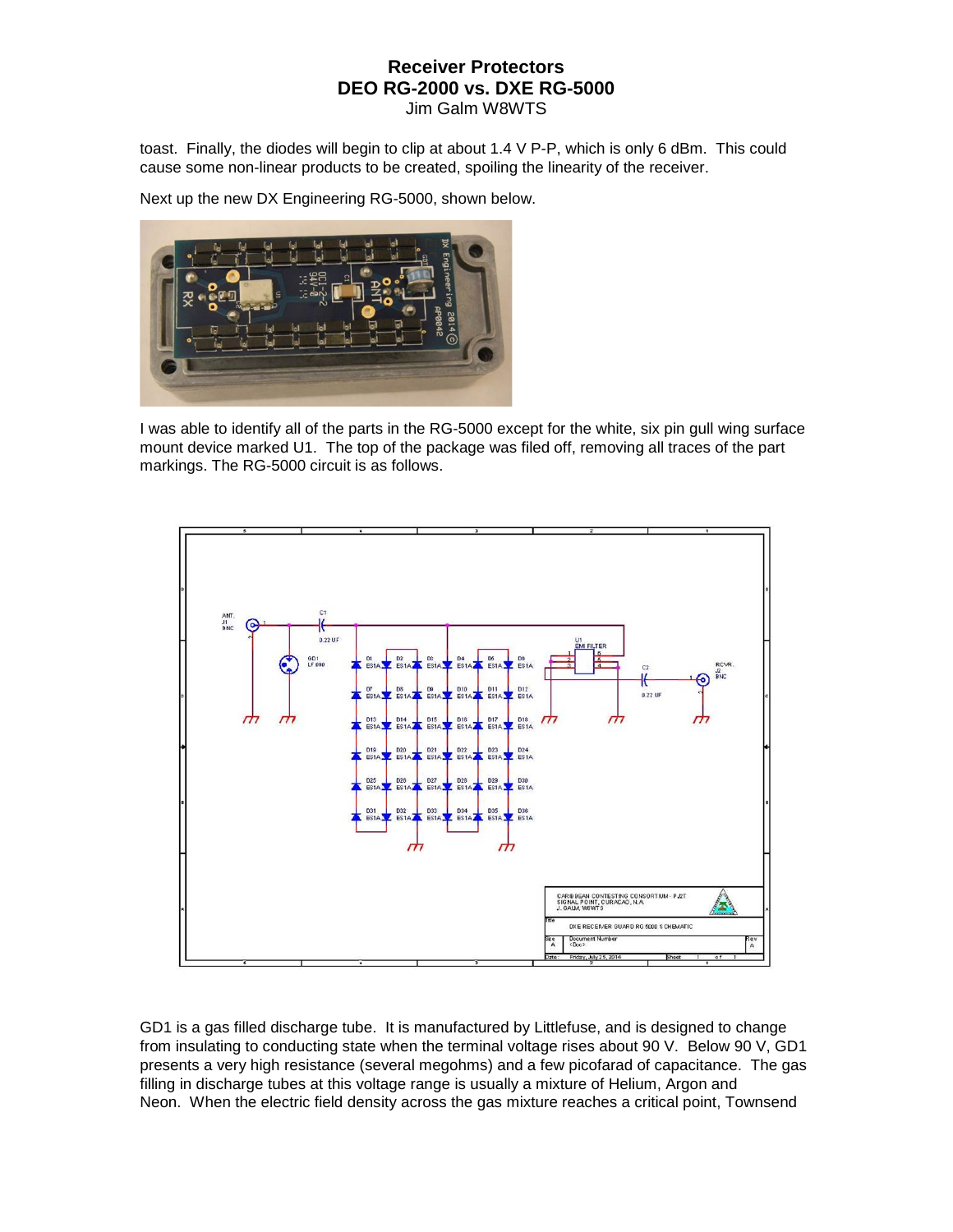discharge begins, ionizing the gas and causing the resistance of GD1 to switch to a low value (several ohms). Once the voltage drops, the plasma recombines and the gas mixture returns to an insulating state.

C1 prevents static charge buildup on the antenna from reaching the receiver or diode strings. Should the DC antenna voltage rise about 90 V, GD1 will fire and drain off the charge buildup. The diode strings clip any AC voltage exceeding 24 V P-P, which corresponds to approximately 30 dBm. That is about the limit of what most receivers will tolerate, but it is enough voltage that received signals are unlikely to be clipped under normal operation. U1 is probably some type of EMI/RFI filter, meant to soften any very high frequency components that might appear. If anyone knows more about this component, let the editor know.

The author's Array Solutions VNA-2180 vector network analyzer makes it easy to sweep the receiver protectors for S21 (forward gain) and S11 (return loss). S21 and S11 for the RG-2000M follows.



Forward gain S21 is nearly constant and close to 0 dB. This is as expected, since there is no filter or impedance in series with the signal path from antenna to receiver. In terms of impedance matching, the Antenna port is quite poor. S11 varies with frequency from -20 dB to less than -50 dB at some frequencies.